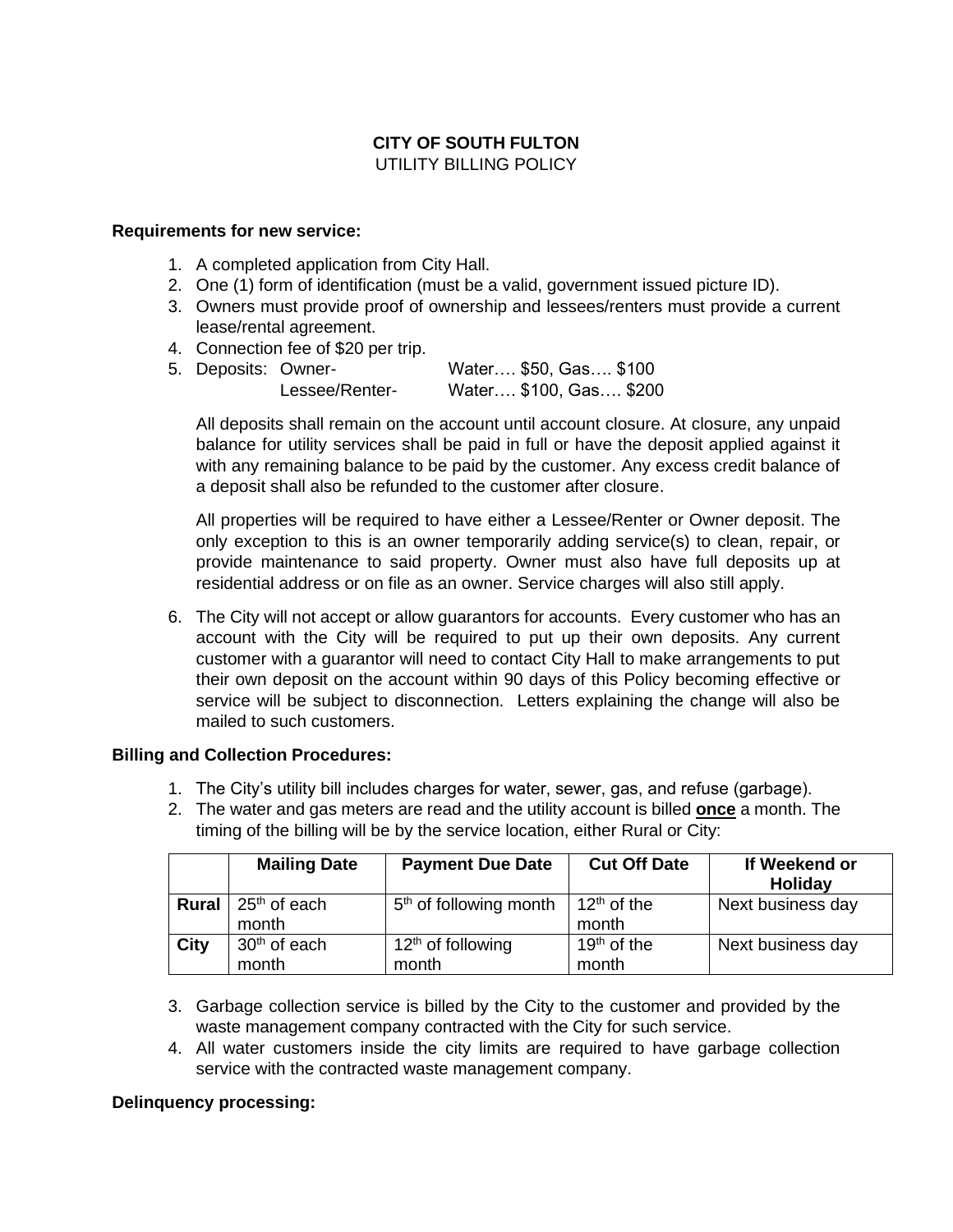- 1. Non-receipt of the bill by the customer from the City does not relieve any customer of payment and/or penalty for utility services rendered.
- 2. 10% penalty is assessed if full payment is not received by the City by the payment Due Date.
- 3. If full payment is not received before the Cut Off Date, water and/or gas service will be disconnected on the Cut Off Date with meter readings recorded.
- 4. Customers that receive separate bills for water and gas and/or customers that have main water meters and yard meters must pay all bills. If full payment for all bills and services is not received by the City before the Cut Off Date, water and gas service will be disconnected on the Cut Off Date with meter readings recorded.
- 5. Accounts not paid in full by 4pm the last business day before Cut Off Day will be charged a \$50 delinquency fee, this including all methods of payment. A meter does not have to be cut off to be charged a delinquency fee.
- 6. If cut off falls on a weekend, balances must be paid in full by 4pm on the previous Friday. If cut off falls on a holiday, balances must be paid in full by 4 pm the prior business day.
- 7. If any meter is unlocked or tampered with in any way after disconnection the customer will also be charged a fee of: (1) \$35 for the first occurrence; and (2) \$50 for the second and subsequent occurrences. If a customer in any way hinders or blocks access to any meter, additional costs for disconnection will apply at cost to be determined on a case-by-case basis.
- 8. To restore any service on the same day, full payment must be received by 3 pm. Any services will not be restored outside of regular working days and hours.
- 9. Full payment of past due bills and all applicable fees are required to reinstate any services that have been cut off.
- 10. A person 18 years or older must be at the address that has been cut off and have access to service locations in order for the City to reinstate water and/or gas services.
- 11. Any insufficient, declined, or returned ACH's, checks, or other payment methods must be paid in full by the customer within 24 hours of the City being notified of the same, unless the City is aware at the time of presentment of payment. If the Customer has not paid any insufficient, declined, or returned payment that the City is not immediately aware of within such 24 hours, services will be cut off the next business day. If the City is immediately aware of any insufficient, declined, or returned payments, then services will be subject to cut off as usual. The Customer will also be responsible for a \$30 fee charged for any such insufficient, declined, or returned ACH's, checks, or other payment methods. This fee is due with the insufficient, declined, or returned ACH's, checks, or other payment.

## **Methods of payment:**

- 1. In person at City Hall during normal work days and hours.
- 2. By mail Please allow 7-10 days for delivery on or before the due date. The customer assumes the risk of paying by mail that it will not be received by the City in a timely manner on or before any due date/cut off date.
- 3. Drop box (located by the drive thru window at City Hall) Only opened at 8:00 am Monday – Friday.
- 4. ACH (Bank draft) the payment is drafted from your account on the due date.
- 5. Online https://southfultontn.com/